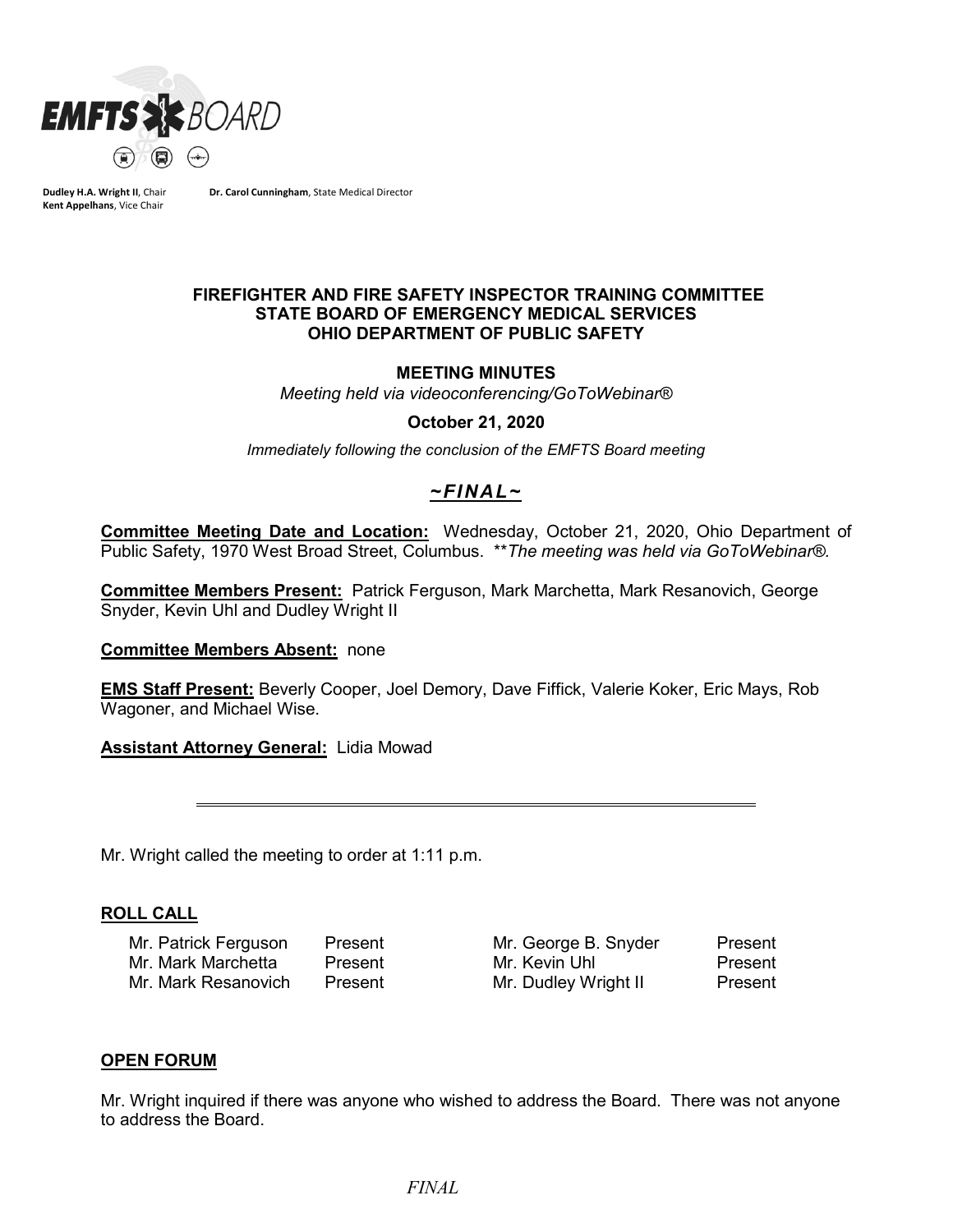Mr. Wright requested a motion to approve the consent agenda to include the August 19, 2020 Firefighter and Fire Safety Inspector Training Committee meeting minutes, the August and September 90-day extension requests, and the August and September fire certifications.

*ACTION: Motion to approve the Consent Agenda items to include the August 19, 2020 Firefighter and Fire Safety Inspector Training Committee meeting minutes, the August and September 90-day extension requests, and the August and September fire certifications.* Mr. Uhl - First. Mr. Ferguson– Second. Mr. Snyder (28895) - abstained. None opposed. **Motion approved.**

# **Fire Exempton Requests (Military & Medical), Jodie Parker**

There were not any fire exemption requests.

# **Fire Fighter and Fire Safety Inspector Training Committee, James Burke**

The committee met on September 15, 2020 and there was a quorum.

Mr. Burke stated that there will be an update for the program directors at the next meeting. Approval of the committee was received to run a pilot of the live fire operations course for live fire instructors utilizing a text book.

New skill sheets for firefighter I, firefighter II, and fire safety inspector will be on the website in the next week; however, they will not be effective until January 1, 2021. The DEMS wanted to give programs plenty of time to review these.

The DEMS continues to work with programs across the state and is seeing more programs moving forward. Mr. Burke thanked the education staff for all of their work.

Mr. Burke reported that there will be system upgrades on November 17, 2020. The DEMS staff will hold several virtual meetings to help the program directors with the new upgrades. The majority of these changes are safeguards and to ensure that student information is entered correctly to ensure they are in the right class and take the correct exams. DEMS staff will be revising the manuals.

Mr. Burke reported that, for informational purposes only, there will be some changes to the firefighter certification for reciprocity rule 4765-20-10. The plan is to file the rule with JCARR in mid-May 2021.

Executive Director Wagoner stated that the Fire Awards have been completed. He also suggested to review HR 8592, the EMS Act of 2020, to help identify the true number of providers.

# **REPORT AND RECOMMENDATIONS**

Mr. Wright, on behalf of the Firefighter and Fire Safety Inspector Training Committee, the proceedings were called to order at 1:18 p.m. on October 21, 2020. Members of the committee present for the proceedings are: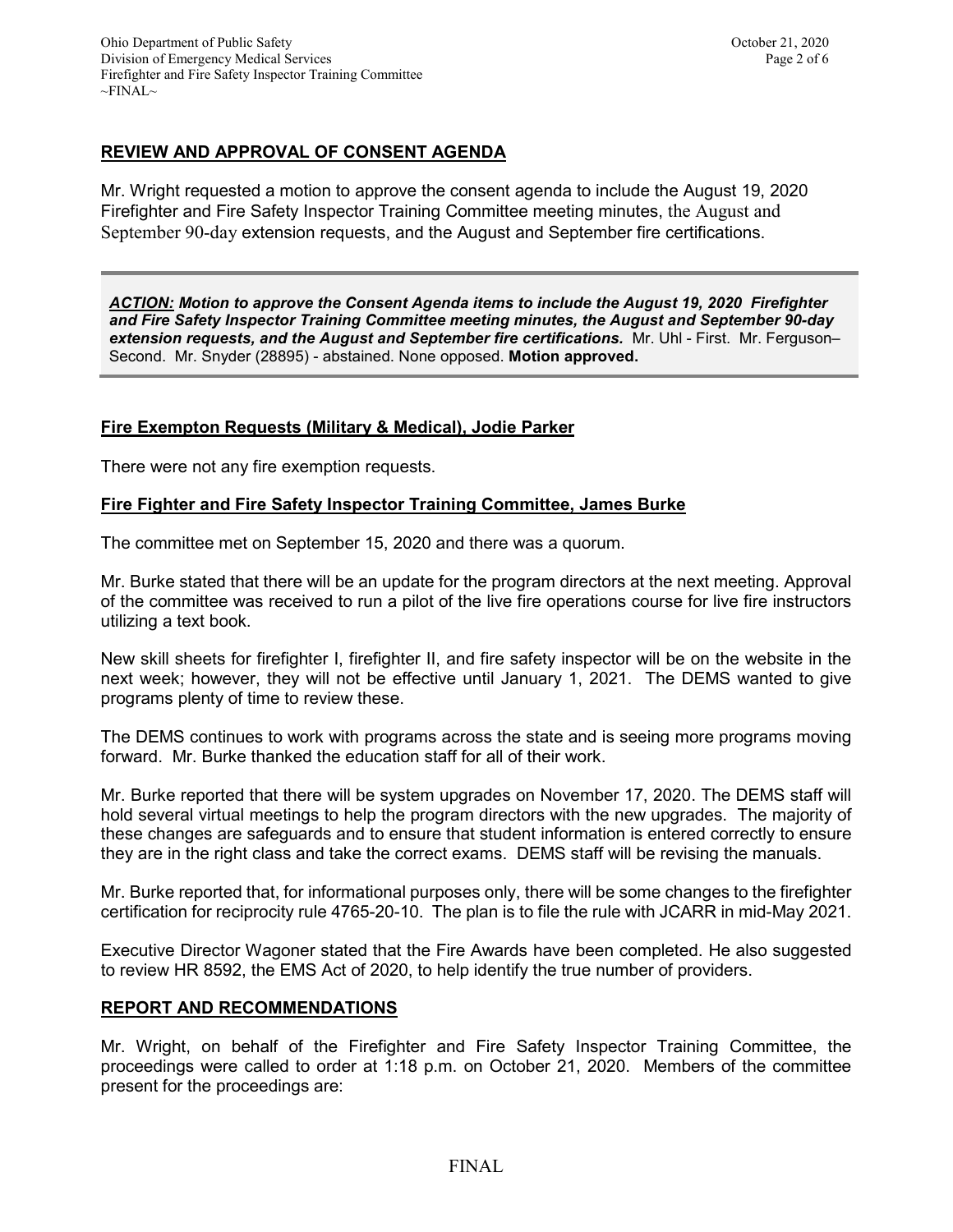# **ROLL CALL**

| Mr. Patrick Ferguson | Present | Mr. George B. Snyder | Present |
|----------------------|---------|----------------------|---------|
| Mr. Mark Marchetta   | Present | Mr. Kevin Uhl        | Present |
| Mr. Mark Resanovich  | Present | Mr. Dudley Wright II | Present |

It was noted for the record that a majority of the members of the committee were present.

### **GOLDMAN PROCEEDINGS**

### **Goldman Case(s)**

Mr. Wright stated that the following cases were reviewed pursuant to Goldman v. State Medical Board of Ohio, where the Respondents did not properly request a hearing. The individuals named did not have the ability to present written or oral testimony, but could be present to hear the proceedings and outcome. The committee received the sworn affidavits from the EMS investigators and accompanying exhibits. The affidavits contained the evidence and testimony upon which they deliberated. There were five cases. The proceedings were in the matter of:

- o **Fire Case No. 2018-418-F300, Michael J. King, Certificate No. 145409**
- o **Fire Case No. 2018-438-F300, Leslie S. Staker, Certificate No. 141036**
- o **Fire Case No. 2018-439-F300, Kevin J. Brumbaugh, Certificate No. 159154**
- o **Fire Case No. 2018-442-F300, Lynn R. Love, Certificate No. 4620**
- o **Fire Case No. 2018-618-F300, Walt Redmond, Certificate No. 40133**

Having received documentation for these cases, Mr. Wright requested a motion to admit the sworn affidavits and the accompanying exhibits in the aforementioned cases into evidence.

*ACTION: Motion to admit the sworn affidavit and accompanying exhibits in the aforementioned cases into evidence.* Mr. Snyder – First. Mr. Marchetta – Second. No abstentions. None opposed. *Motion approved.* 

There being no further evidence, these proceedings were closed at 1:21 p.m.

# **GOLDMAN MOTIONS**

*ACTION: In the matter of Fire Case Number 2018-418-F300, Michael J. King, Fire Certificate Number 145409, the Committee recommends that the Interim Executive Director issue an adjudication order finding that Mr. King failed to comply with continuing education requirements as indicated in counts 1 and 2 of the Notice of Opportunity for Hearing and that Mr. King's Volunteer Firefighter certification be revoked.* Mr. Snyder – First. Mr. Marchetta – Second. None opposed. None abstained. **Motion approved.**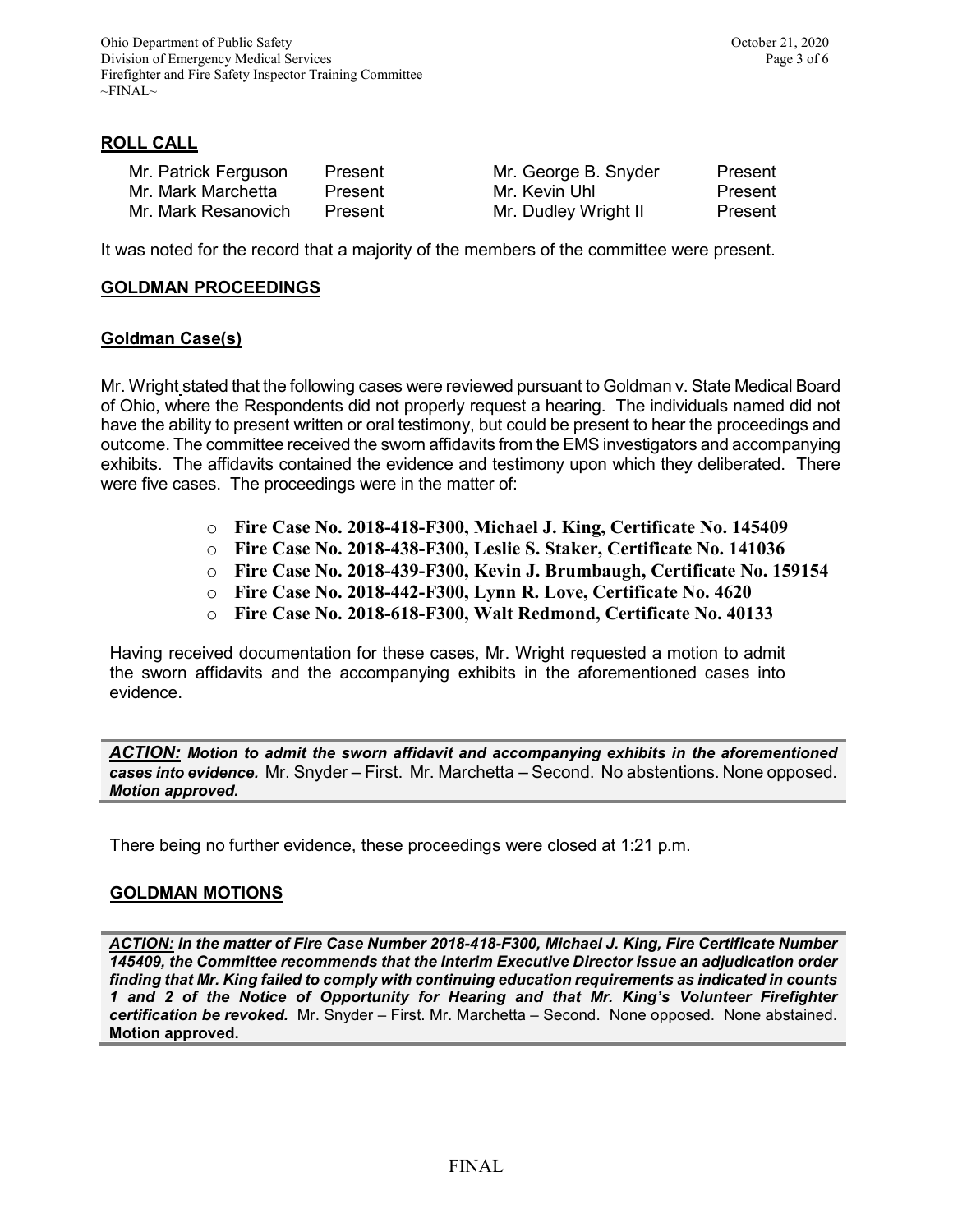*ACTION: In the matter of Fire Case Number 2018-438-F300, Leslie S. Staker, Fire Certificate Number 141036, the Committee recommends that the Interim Executive Director issue an adjudication order finding that Mr. Staker failed to comply with continuing education requirements as indicated in counts 1 and 2 of the Notice of Opportunity for Hearing, and that Mr. Staker's Volunteer Firefighter certification be revoked.* Mr. Snyder – First. Mr. Marchetta – Second. None opposed. None abstained. **Motion approved.** 

*ACTION: In the matter of Fire Case Number 2018-439-F300, Kevin J. Brumbaugh, Fire Certificate Number 159154, the Committee recommends that the Interim Executive Director issue an adjudication order finding that Mr. Brumbaugh failed to comply with continuing education requirements as indicated in counts 1 and 2 of the Notice of Opportunity for Hearing, and that Mr. Brumbaugh's Volunteer Firefighter certification be revoked.* Mr. Snyder – First. Mr. Marchetta – Second. None opposed. None abstained. **Motion approved.** 

*ACTION: In the matter of Fire Case Number 2018-442-F300, Lynn R. Love, Fire Certificate Number 4620, the Committee recommends that the Interim Executive Director issue an adjudication order finding that Ms. Love failed to comply with continuing education requirements as indicated in counts 1 and 2 of the Notice of Opportunity for Hearing, and that Ms. Love's Firefighter II certification be revoked..* Mr. Snyder – First. Mr. Marchetta – Second. None opposed. Mr. Uhl abstained. **Motion approved.** 

*ACTION: In the matter of Fire Case Number 2018-618-F300, Walt Redmond, Fire Certificate Number 40133, the Committee recommends that the Interim Executive Director issue an adjudication order finding that Mr. Redmond failed to comply with continuing education requirements as indicated in counts 1 and 2 of the Notice of Opportunity for Hearing, that Mr. Redmond's Volunteer Firefighter certification be revoked.* Mr. Snyder – First. Mr. Marchetta – Second. None opposed. None abstained. **Motion approved.** 

# **FIRE INVESTIGATIONS, STAFF**

*ACTION: Motion to recommend to the Executive Director to accept the following Consent Agreements.* Mr. Snyder – First. Mr. Marchetta – Second. None opposed. None abstained. **Motion approved.**

| . .            |                |
|----------------|----------------|
| 2019-268-BF100 | 2020-348-BF100 |
| 2019-394-F300  | 2020-356-F100  |
| 2020-274-BF100 | 2020-364-BF100 |
| 2020-310-BF100 | 2020-425-F100  |
| 2020-330-F100  |                |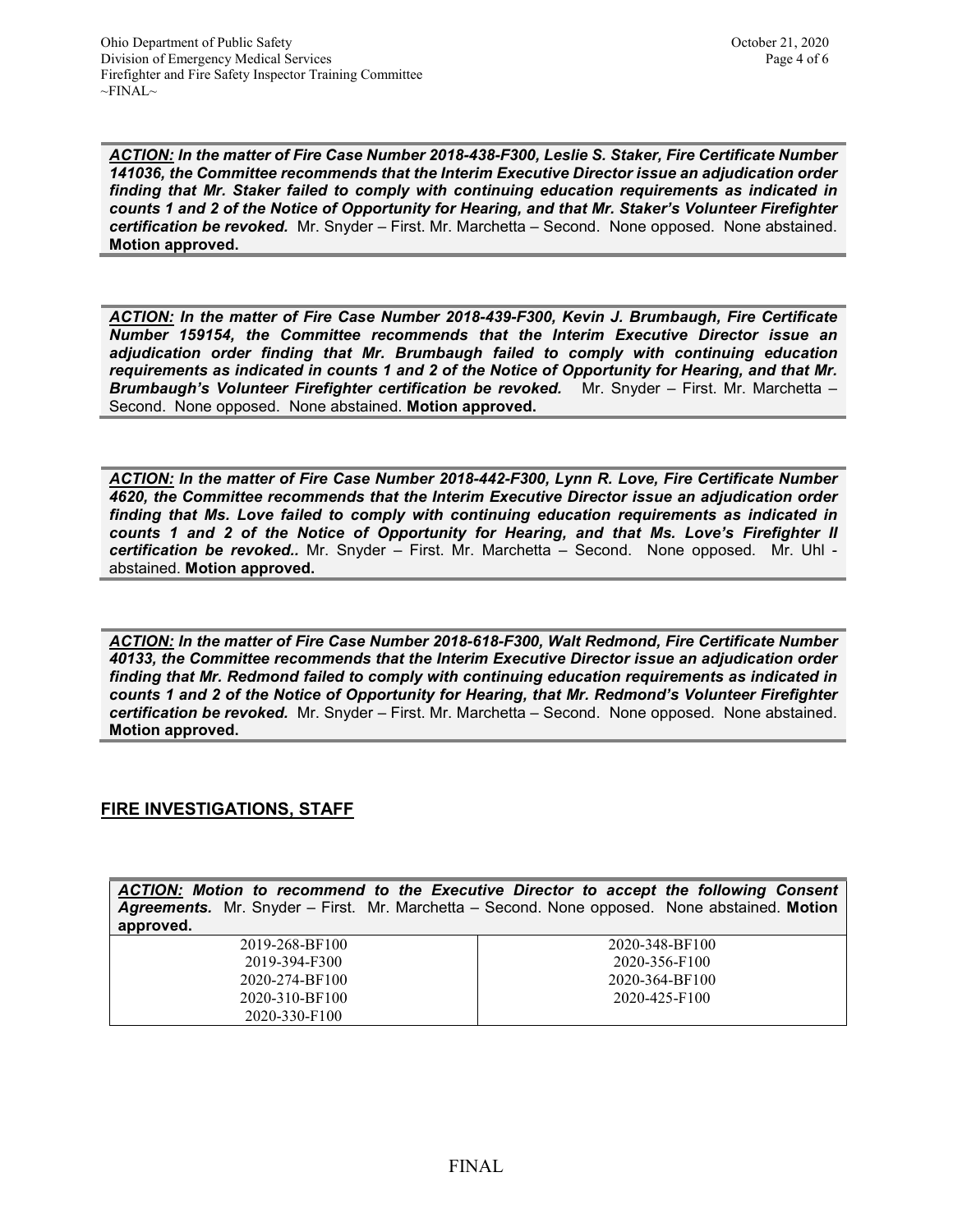| ACTION: Motion to recommend to the Executive Director to close the following cases.<br>Mr. Snyder – First. Mr. Marchetta – Second. None opposed. None abstained. Motion approved. |               |  |
|-----------------------------------------------------------------------------------------------------------------------------------------------------------------------------------|---------------|--|
| 2019-561-BF500                                                                                                                                                                    | 2020-353-F100 |  |
| $2020 - 122 - F500$ *Refer to SFM                                                                                                                                                 | 2020-380-F500 |  |
| 2020-297-F500 *Refer to SFM                                                                                                                                                       | 2020-383-F500 |  |

*ACTION: Motion to recommend to the Executive Director to close the following cases; individuals have met the stipulations of their Consent Agreement.* Mr. Snyder – First. Mr. Marchetta – Second. None opposed. None abstained. **Motion approved.**

| 2017-576-F300 | 2018-86-F300   |
|---------------|----------------|
| 2017-742-F300 | 2019-027-BF100 |
| 2017-768-F300 | 2019-520-BF100 |

*ACTION: Motion to recommend to the Executive Director to close the following cases; accept surrendering of their respective certificates.* Mr. Snyder – First. Mr. Marchetta – Second. None opposed. None abstained. **Motion approved.**

| 479-F300<br>2019-41 | 2019-617-F300 |
|---------------------|---------------|
| 2019-514-F300       | 2019-693-F300 |

*ACTION: Motion to recommend to the Executive Director to close the following case(s). The following individuals were audited at their respective levels. The respective certificate(s) to practice have expired. Re-open if re-applies.* Mr. Snyder – First. Mr. Marchetta – Second. None opposed. None abstained. **Motion approved.**

| 2017-772-F300 | 2019-500-F300 |
|---------------|---------------|
|               |               |

*ACTION: Motion to recommend to the Executive Director to close the following case(s) due to service issues with the Adjudication Order or the Notice of Opportunity for Hearing. The respective certificate(s) to practice are revoked or expired. Re-open if re-applies.* Mr. Snyder – First. Mr. Marchetta – Second. None opposed. None abstained. **Motion approved.** 2016-598-BF100

*ACTION: Motion to recommend to the Executive Director to issue Notice of Opportunity for Hearings for the following cases.* Mr. Snyder – First. Mr. Marchetta – Second. None opposed. None abstained. **Motion approved.** 2019-493-F300 2019-615-F300 2019-635-F300 2019-640-F300 2019-645-F300 2019-646-F300 2019-692-F300 2019-694-F300 2019-695-F300 2020-258-F100 2020-326-BF100